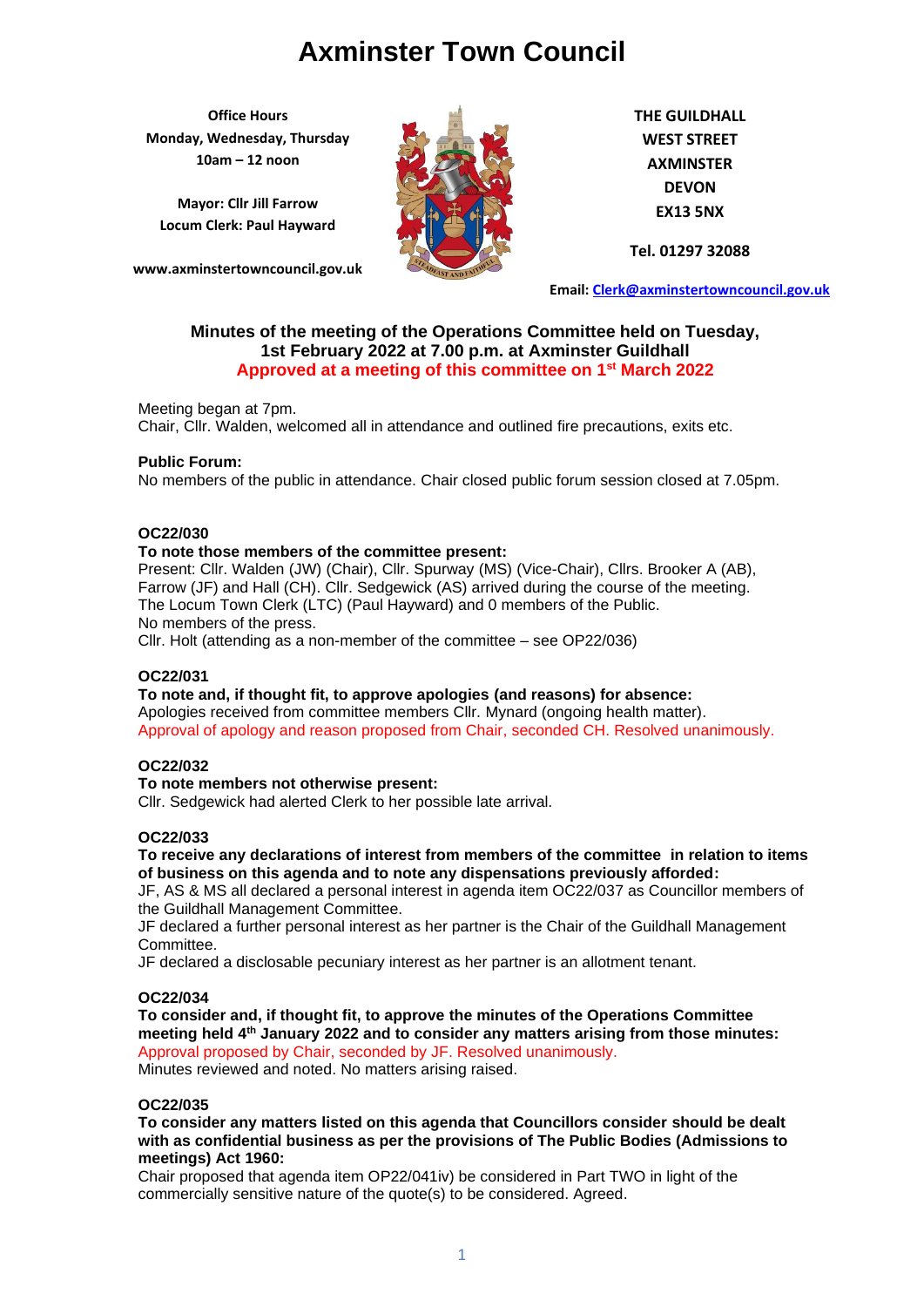**Office Hours Monday, Wednesday, Thursday 10am – 12 noon**

**Mayor: Cllr Jill Farrow Locum Clerk: Paul Hayward**

**www.axminstertowncouncil.gov.uk**



**THE GUILDHALL WEST STREET AXMINSTER DEVON EX13 5NX**

**Tel. 01297 32088**

**Email: [Clerk@axminstertowncouncil.gov.uk](file://///axm-svr-1/company/Templates/Clerk@axminstertowncouncil.gov.uk)**

## **OC 22/036**

**TEL: 01297 To consider request from Cllr. Steve Holt to join the Operation Committee:** Proposed by Chair, seconded by CH. Resolved unanimously. Cllr. Holt joined other members on the committee.

## **OC22/037**

#### **To consider matters pertaining to the Axminster Guildhall building and curtilage:**

i) It was proposed by Chair, seconded by CH, that provision be made at the side of the building to accommodate staff smoking activity. Expenditure to be delegated to LTC to supply. Resolved unanimously. The provision of a specific "smoking shelter" was not approved.

ii) It was proposed by Chair, seconded by JF to approve GHMC request to remove, and dispose of, the redundant and unkempt balcony seating to provide greater amenity, space and to permit 100% coverage of carpet flooring (when laid) subject to:

*a) The Guildhall Manager seeking the advice and guidance of the Fire Officer as to alternative uses for the vacant space in the balcony.*

*b) The items removed being sold by way of auction with proceeds returning to the Town Council. Resolved unanimously.*

iii) It was proposed by Chair, seconded by SH to approve request to re-install steel partition shutter between bar area to create a self-contained/dual-use refreshment/catering facility. Resolved unanimously.

iv) Members received an update on repairs and maintenance of Guildhall signage and lettering (front elevation) and noted expenditure of £235 approved under Chairs delegated Authority for re-securing missing lettering and Town Crest.

v) Members considered proposals for redecoration of external front (and side) elevations of the Guildhall and directed LTC to obtain 3 quotes for further consideration by the Ops.Comm. Noted vi) Members received update from LTC on improved/enhanced CCTV coverage and data capture on Guildhall (EXT.&INT.). Further quotes to come before Ops.Comm. at next meeting.

vii) It was proposed by Chair, seconded by JF to approve GHMC request to replace extractor fan within bar (tap) room at a cost of £132. Resolved unanimously.

viii) Members considered whether Council wishes to undertake annual LOLER testing on the three lighting winches inside the main Guildhall building. It was proposed by Chair, seconded by AB, that winches should be removed as soon as possible with lighting secured within ceiling void and the subsequent wall area redecorated thereafter. Resolved unanimously.

ix) It was proposed by JF, seconded by the Chair, to approve request for provision of a waste skip to dispose of damage/waste/redundant items from Guildhall; costs to be shared between three user groups. LTC to organise in consultation with other parties.

x) Members considered request to re-locate the Town Council's heritage items (Axminster Coat of arms with Seals Declaration, Market Town Charter Declaration and the Twinning agreements) from the main lobby into the vestibule area (by staircase). They also considered request to relocate Mayoral pictures from Churchill Room to vestibule area, and to consider relocation of painted Town Crest board from main Guildhall room into an alternate location.

It was proposed by JF, seconded by CH, that heritage items be moved into the vestibule area, that Mayoral photos be moved onto stairwell and that Crest (Arms) Board be repainted and cleaned and mounted on wall at far end of vestibule lobby (by fire exit doors). Resolved unan.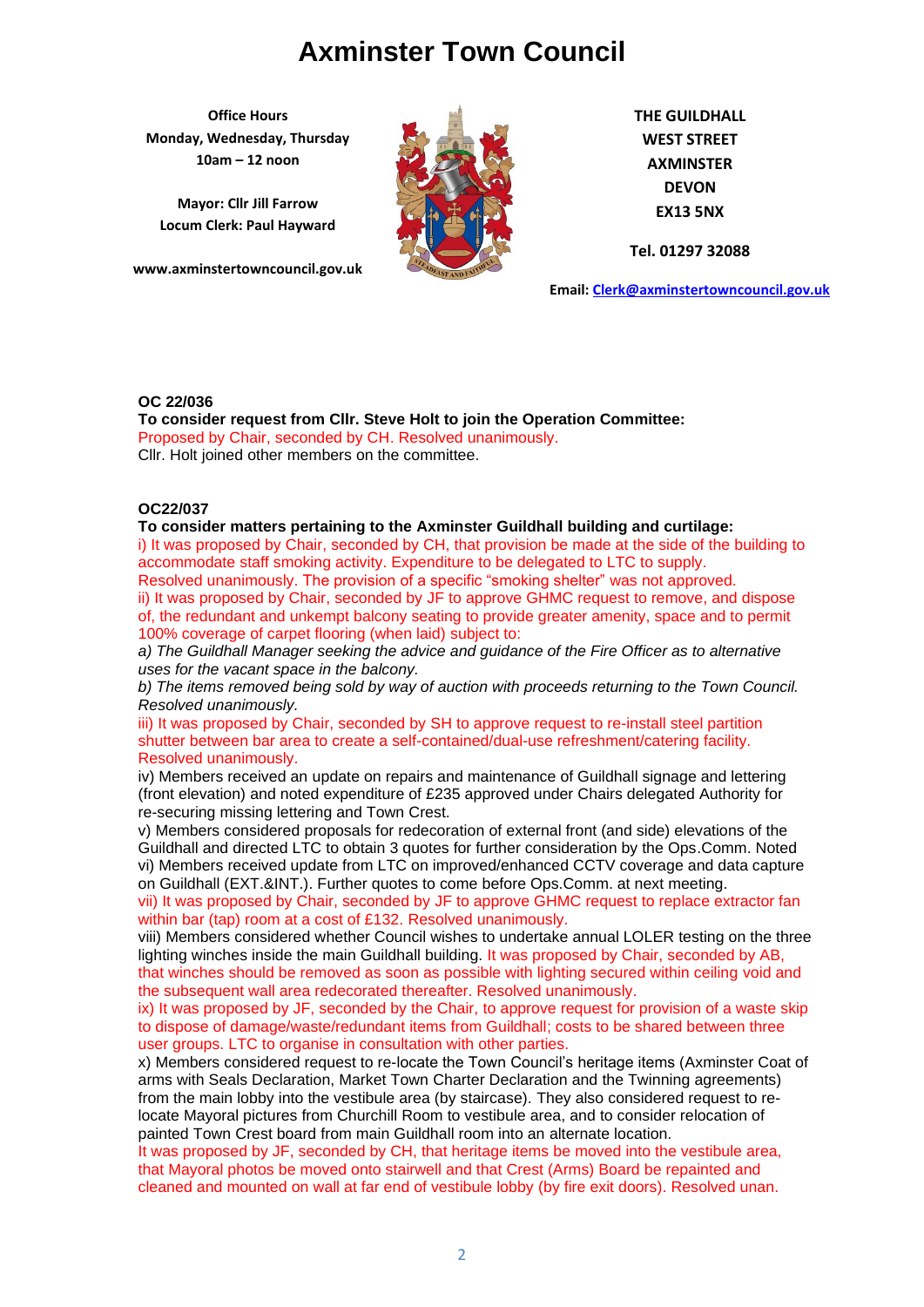**Office Hours Monday, Wednesday, Thursday 10am – 12 noon**

**Mayor: Cllr Jill Farrow Locum Clerk: Paul Hayward**

**www.axminstertowncouncil.gov.uk**



**THE GUILDHALL WEST STREET AXMINSTER DEVON EX13 5NX**

**Tel. 01297 32088**

**Email: [Clerk@axminstertowncouncil.gov.uk](file://///axm-svr-1/company/Templates/Clerk@axminstertowncouncil.gov.uk)**

## **OC22/038**

## **To consider matters pertaining to the Old Courthouse (OCH) complex:**

**TEL: 01297 32088** community volunteers and bring those ideas back to the Ops.Comm. as soon as possible. i) Members considered proposals to improve public garden amenity (and maintenance thereof) and delegated authority to LTC to engage services of a gardener to perform a spring clean of the garden amenity and to discuss principles of ongoing maintenance and improvement with Noted. It was also suggested that bird feeders currently in place be removed and stored safely during the works. Noted.

ii) It was proposed by Chair, seconded by SH, to purchase and install two additional benches \* as public amenity, with costs of purchase and installation set at a maximum of £800; delegated to LTC to arrange. Resolved unanimously.

*\* The benches installed to be manufactured from recycled plastic or MMT (Man Made Timber) to minimise future maintenance costs for the Council.*

It was agreed that the installation of a larger "picnic" style bench on the grassed area of the public garden was not appropriate.

iii) SH spoke regarding potential quotes for architectural services in relation to potential repurposing and remodelling works at the OCH. It was noted that several architects had been approached but had declined to assist/provide quotes. Under the circumstances, it was proposed by Chair, seconded by SH, that Council suspend its Financial Regulations to permit the Council to appoint the suggested contractor on the basis of only one quote available. This recommendation was to be deferred to FULL Council on 14/2/2022 for final approval as the expenditure proposed was beyond the powers of the committee to approve. Resolved (5 votes for / 1 abstention).

## **OC22/039**

## **To consider matters pertaining to Section 106 projects ongoing:**

Chair proposed that items i) and ii) from the agenda be considered in Part TWO session due to the confidential legal and financial matters involved. Resolved unanimously.

## *AS arrived at 7.50pm.*

iii) Chair suggested that the topic of the potential S106 "public artwork" project at Cloakham Lawns ran the risk of dividing public opinion unless managed in an appropriate manner and felt that the subject was best discussed in a wider forum at a FULL Council meeting. JF suggested the meeting date in March in light of the business already tabled for February's FULL meeting. Agreed and noted.

## **OC22/040**

## **To consider matters pertaining Town Centre development and regeneration:**

i) Chair apologies for the delay in getting the Signage project briefing report before members to consider and sought help from the membership to assist him. AS and SH volunteered and the matter was deferred to the next meeting of the Ops.Comm. Noted.

ii) Members considered an update on matter of potential installation of enhanced/additional Tourism "Brown" signage in the town and it was subsequently proposed by SH, seconded by CH, that the Town Council should not proceed with such an installation; the potential costs being prohibitive and not commensurate with the perceived benefit. Resolved unanimously.

iii) Members considered a proposal for provision of enhanced/improved Town Centre mapping amenity for residents and visitors. It was agreed that SH would gather together costs on various mapping and display options and bring these back to Ops.Comm. in liaison with the LTC and this matter could then be considered again. Noted.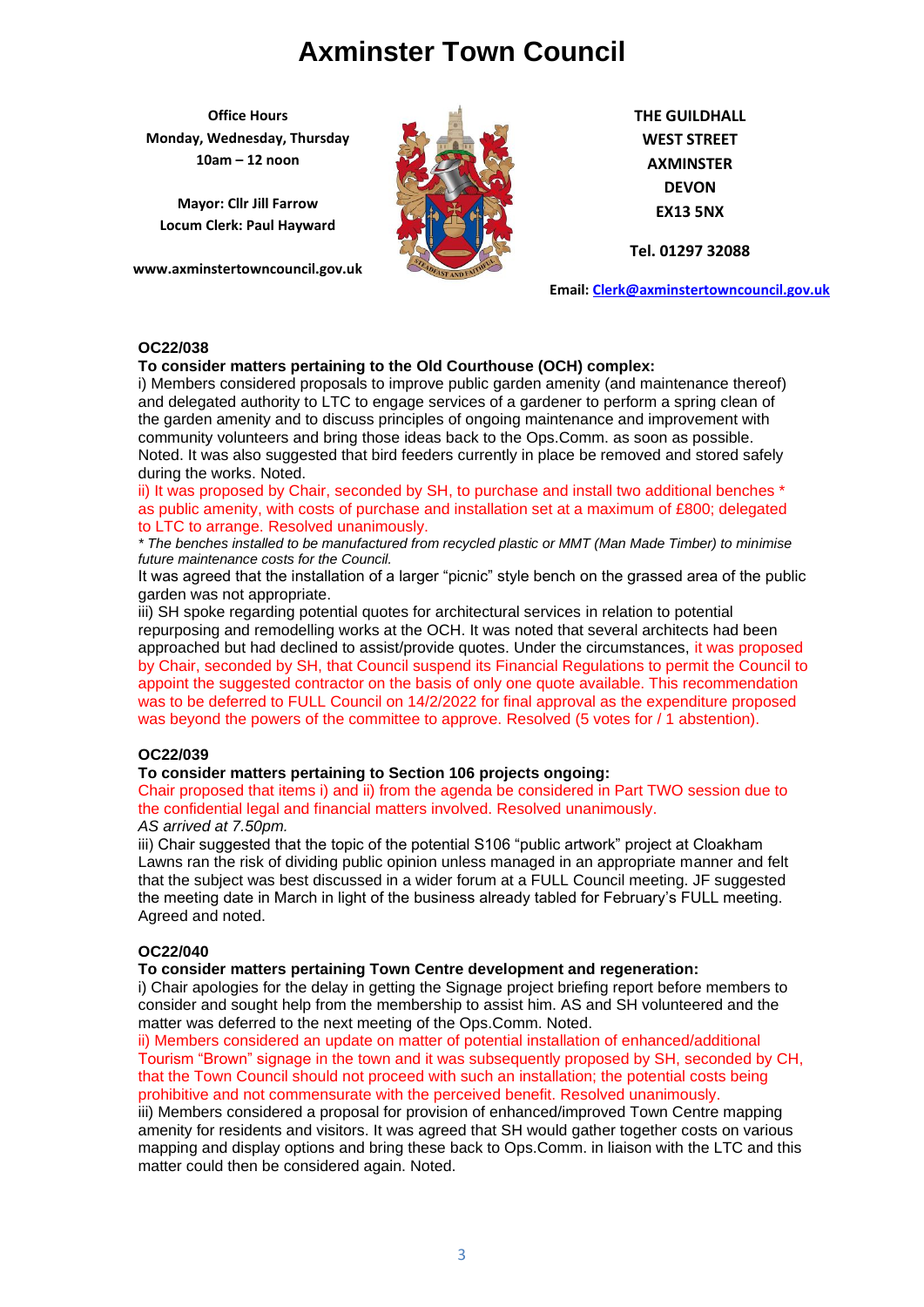**Office Hours Monday, Wednesday, Thursday 10am – 12 noon**

**Mayor: Cllr Jill Farrow Locum Clerk: Paul Hayward**

**www.axminstertowncouncil.gov.uk**



**THE GUILDHALL WEST STREET AXMINSTER DEVON EX13 5NX**

**Tel. 01297 32088**

**Email: [Clerk@axminstertowncouncil.gov.uk](file://///axm-svr-1/company/Templates/Clerk@axminstertowncouncil.gov.uk)**

## **OC22/041**

## **To consider matters pertaining to the Jubilee Field open space amenity:**

i) Members received an update on the transfer of land from EDDC to the Town Council. Noted. ii) Members received an update on the forthcoming public meeting (8/2) to consider the future shared use of the amenity space. SH presented to members.

**TEL: 01297 32088** iii) Members considered proposals for noticeboards (three) to highlight ownership, liability, responsibility and site rules and regulations); one to be placed at each access point.

LTC was directed to liaise with SH to obtain quotes and specifications to bring back before Ops.Comm. for further discussion and agreement on design, size, manufacture etc.

iv) Chair proposed that item iv) be considered in Part TWO in light of the commercial confidential nature of the quote(s). Resolved unanimously – see below.

## **OC22/042**

## **To consider matters pertaining to the Footpaths/Public Rights of Way/P3:**

Nothing to consider under this agenda item.

Chair suggested that this be removed as a standing agenda item unless business arose to necessitate further consideration. Agreed.

## **OC22/043**

## **To consider matters pertaining to the Town Cemetery:**

i) Members considered proposed wording/design for new consolidated entrance signage. It was proposed by CH, seconded by SH, that two A3 signs as per "option one" be purchased and installed on the two gate pillars (not on the gate itself). Resolved unanimously.

LTC was also given delegated authority to arrange for the spelling mistake on the main entrance board to be corrected as soon as possible. Noted.

ii) It was proposed by Chair, seconded by CH, to liaise with the Commonwealth War Graves Commission to obtain a plaque to recognise the service graves within the cemetery site. LTC believed that there was no cost for obtaining the licence but that there might be a cost for the plaque. It was agreed that LTC should return to the Ops.Comm. with costs once known for final agreement and approval of expenditure. Noted.

## **OC22/044**

## **To consider matters pertaining to the Town Allotments:**

*JF left the room at this point in light of her previously declared Pecuniary Interest.* i) Members received an update on line marking improvements at Woodbury Park site from LTC. It was confirmed that no paperwork had been submitted to DCC Highways seeking these markings despite previous resolutions of the committee and directions to the former Clerk. Chair proposed that the formal process to apply for line markings be commenced. Seconded by SH. Resolved unanimously. Noted.

ii) Members received an update from LTC re: gate replacement at North Street site. Completed. Chair thanked LTC for his efforts to bring this matter to a conclusion.

iii) Members considered the suggestion for an adjacent pedestrian gate access at North Street. Having discussed the matter with allotments users at the site, it was felt that an additional gate was not necessary and might exacerbate ASB on the site. It was therefore agreed that no further action be taken in this regard.

iv) Members considered request for hardstanding improvements at newly created gateway access (North St.). It was proposed by Chair, seconded by AS, that expenditure up to the value of £100 be authorised, duly delegated to the LTC to organise in conjunction with the allotment user group. Noted.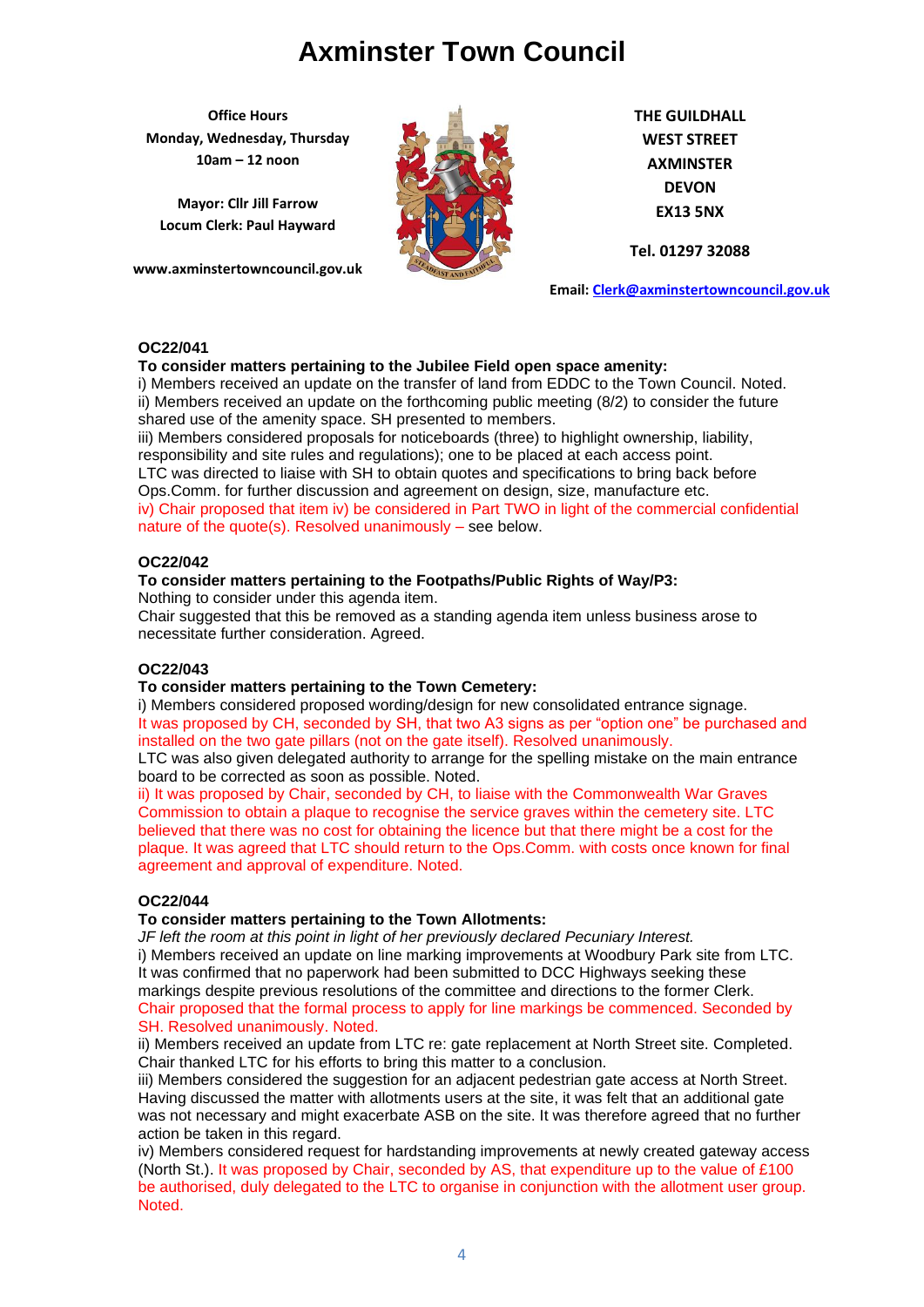**Office Hours Monday, Wednesday, Thursday 10am – 12 noon**

**Mayor: Cllr Jill Farrow Locum Clerk: Paul Hayward**

**www.axminstertowncouncil.gov.uk**



**THE GUILDHALL WEST STREET AXMINSTER DEVON EX13 5NX**

**Tel. 01297 32088**

**Email: [Clerk@axminstertowncouncil.gov.uk](file://///axm-svr-1/company/Templates/Clerk@axminstertowncouncil.gov.uk)**

## **OC22/044**

## **To consider matters pertaining to the Town Allotments (continued):**

the principle of the installation of an Eco-WC at each site subject to the agreement that allotment v) Members considered proposal for purchase and installation of ECO-WC's at the 3 allotment sites as a tenant amenity. It was proposed by Chair, seconded by AB, that Council supported users would arrange for the "waste" to be managed, treated and stored as per unit specifications. As the value of the expenditure (£3000) was higher than the powers of this committee, the committee's recommendation is to be put before Councillors at the next FULL Council meeting. Resolved unan.

LTC was directed to liaise with the allotment user groups to seek their agreement on possible siting and operational arrangements as detailed above.

*JF re-joined the meeting.*

## **OC22/045**

#### **To consider matters pertaining to Health and Safety / H&S Sub-Committee:**

i) Members considered the Health and Safety Audit Report and received an update from LTC (including a review of assessment reports received to date). SH proposed, seconded by Chair, that LTC be duly delegated to arrange the missing inspections as a matter of urgency (as per costs considered) in light of recommendations within the consultant's report and in order to ensure that Council managed its H&S obligations as part of ongoing Risk Management Review. Resolved unanimously. Noted.

ii) It was proposed by AS, seconded by JF, that LTC be directed to obtain three quotes for Fire Alarm Servicing and Maintenance for the Guildhall and OCH complex as a matter of urgency. Resolved unanimously. Noted.

iii) Members considered draft Terms of Reference for the H&S sub.comm.

It was proposed by Chair, seconded by CH, that these were acceptable for use by the H&S Subcomm. and LTC was directed to create the formal wording and bring back to Ops.Comm. for final approval at the next meeting. Resolved unanimously. Noted.

## **OC22/046**

#### **To consider update from Locum Clerk re: Welcome Back Funding capital expenditure:**

i) Members reviewed the schedule of items successfully bid for (and ordered) and noted inventory but deferred consideration of the siting and location of specific items until all had been received and further progress had been made with Jubilee Field, Town Centre development, and until further discussions with EDDC re: waste collections had been undertaken and agreements reached.

# **OC22/047 To consider matters pertaining to Council's external liaison and representation:**

i) Members considered the Town Council's potential involvement with the Totally Locally "Banners" project. SH confirmed that the EDDC Conservation officer was 100% supportive of the project. Clerk confirmed that expenditure (to support this project) would be covered under Section 144 of the LGA1972 (*to promote tourism*). Chair suggested that some sites would need additional brackets and potentially lanyards to prevent the banners becoming furled in high winds. Subsequently, it was proposed by SH, seconded by Chair, that Council should support the installation of 2 banners on the Guildhall and 1 on the Old Courthouse building (both owned by the Town Council). Resolved unanimously.

LTC was directed to liaise with SH and the Totally Locally group to make the appropriate arrangements.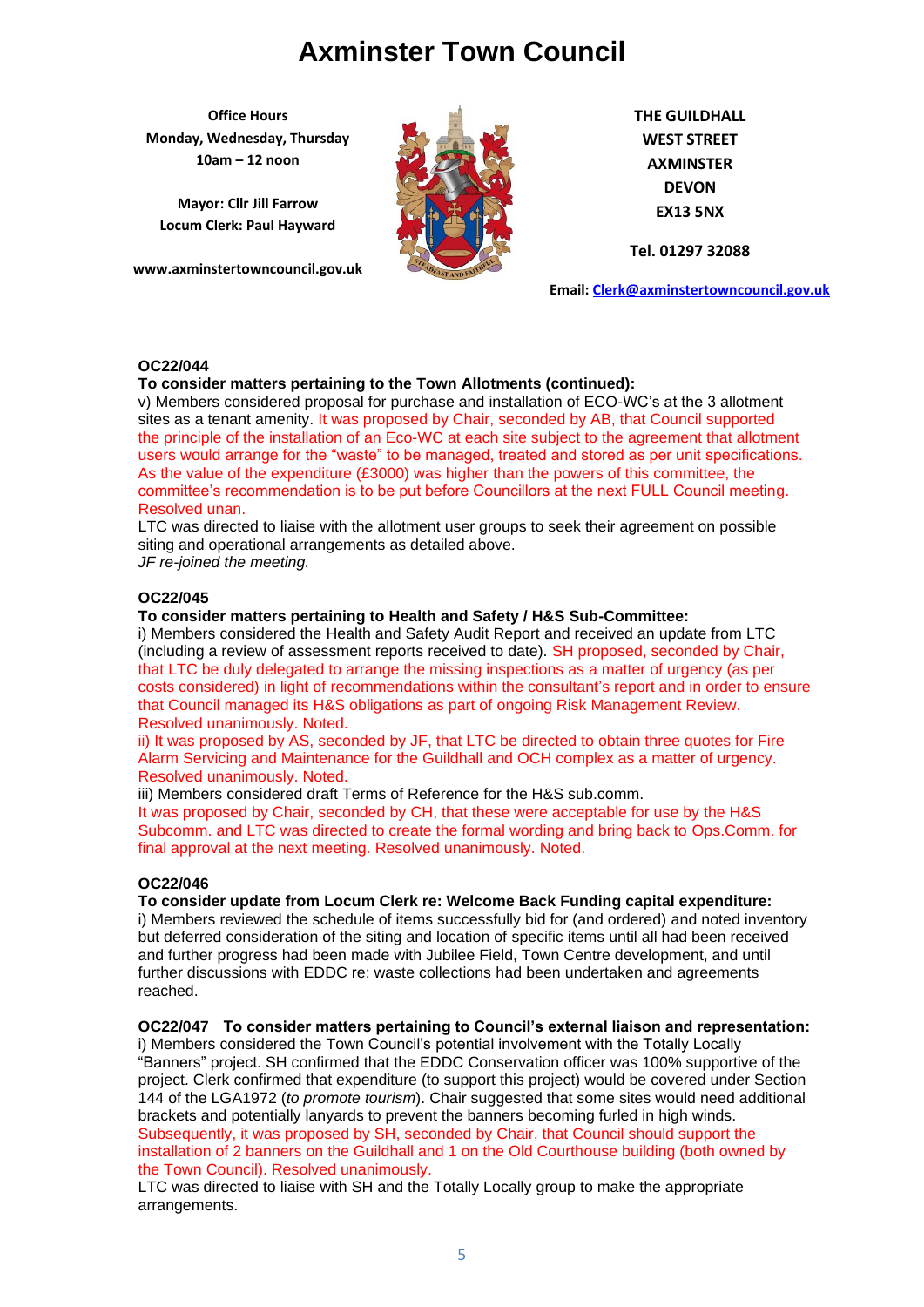**Office Hours Monday, Wednesday, Thursday 10am – 12 noon**

**Mayor: Cllr Jill Farrow Locum Clerk: Paul Hayward**

**www.axminstertowncouncil.gov.uk**



**THE GUILDHALL WEST STREET AXMINSTER DEVON EX13 5NX**

**Tel. 01297 32088**

**Email: [Clerk@axminstertowncouncil.gov.uk](file://///axm-svr-1/company/Templates/Clerk@axminstertowncouncil.gov.uk)**

## **OC22/048**

## **To consider matters pertaining to the Town Centre CCTV:**

**TEL: 01297 32088** commissioning/handover would therefore be complete. The issue of DPO/GDPR/SIA accreditation LTC confirmed that system was operational and that the images were accessible from the Clerk's office (although not via "live" monitoring). Signage was being erected next week and the system and certification is to be considered at a future Ops.Comm. meeting. Noted.

## **OC22/049**

## **To consider proposals for new/improved/replacement amenities in the parish:**

i) It was proposed by JF, seconded by CH, that the Poplar Mount Noticeboard be replaced on a like-for-like basis at a cost of £400. Resolved unanimously. Noted.

ii) Members received a report from LTC on a recent meeting with representative of South Western Railways regarding potential joint projects at the Axminster Railway Station site. Noted. LTC was directed to continue negotiations/enquiries regarding the "green wedge" and the provision of additional defibrillation amenity thereabouts. Chair suggested that future discussions (if project proceeded) with Lowara (who provided staff community days) and Waffle (who had a community gardening group) would be worthwhile. Noted.

This matter to be brought back to Ops.Comm. for further discussion as soon as information available. Noted.

iii) Members received a report from LTC on matters relating to improved defibrillator coverage across the town. It was proposed by CH, seconded by Chair, that Council supported "in principle" the proposals to purchase and install additional defibrillators in key areas and "cold spots" around the town subject to planning agreements and available sites. Promotion of the project via social media, website, noticeboards etc was also welcomed. Arrangements for (and timing of) a local training & awareness event were also considered. Resolved unanimously.

## **OC22/050**

## **To consider proposals for Council assets and/or plant & equipment**:

i) Members re-considered proposal for purchase of chipping equipment to assist outdoor staff in disposal of organic material from trees on Council land. It was agreed that no further action be taken in this regard due to the high costs involved, and the significant training expenditure and staff resource required to operate the equipment. Noted.

ii) Members considered request for purchase of a 3kw portable generator (or two) to assist in maintenance works where power supply is required and to provide additional support for Council's Winter/Emergency Resilience Plans. Chair proposed that any decision on purchase be deferred until LTC could seek clarity on the safe use of such equipment externally in terms of 110v vs 240v supply and use. Noted.

iii) Members considered request for petrol "post-hole borer" to assist with excavations and installations of posts, poles, fences and other items under grounds maintenance programme. Chair proposed that any decision in this regard should be deferred until the Employment Committee had made its decisions on the recruitment of additional external ground-staff as this equipment may not be necessary if said staff are not subsequently recruited. Noted. iv) Members considered request for purchase of a tower scaffold for interior and exterior site works (at height) as an alternative to renting such equipment in when required. It was agreed that no further action be taken in this regard due to the high costs involved, and the subsequent notification (post-agenda publication) that such equipment might be already available to the Town Council. Noted.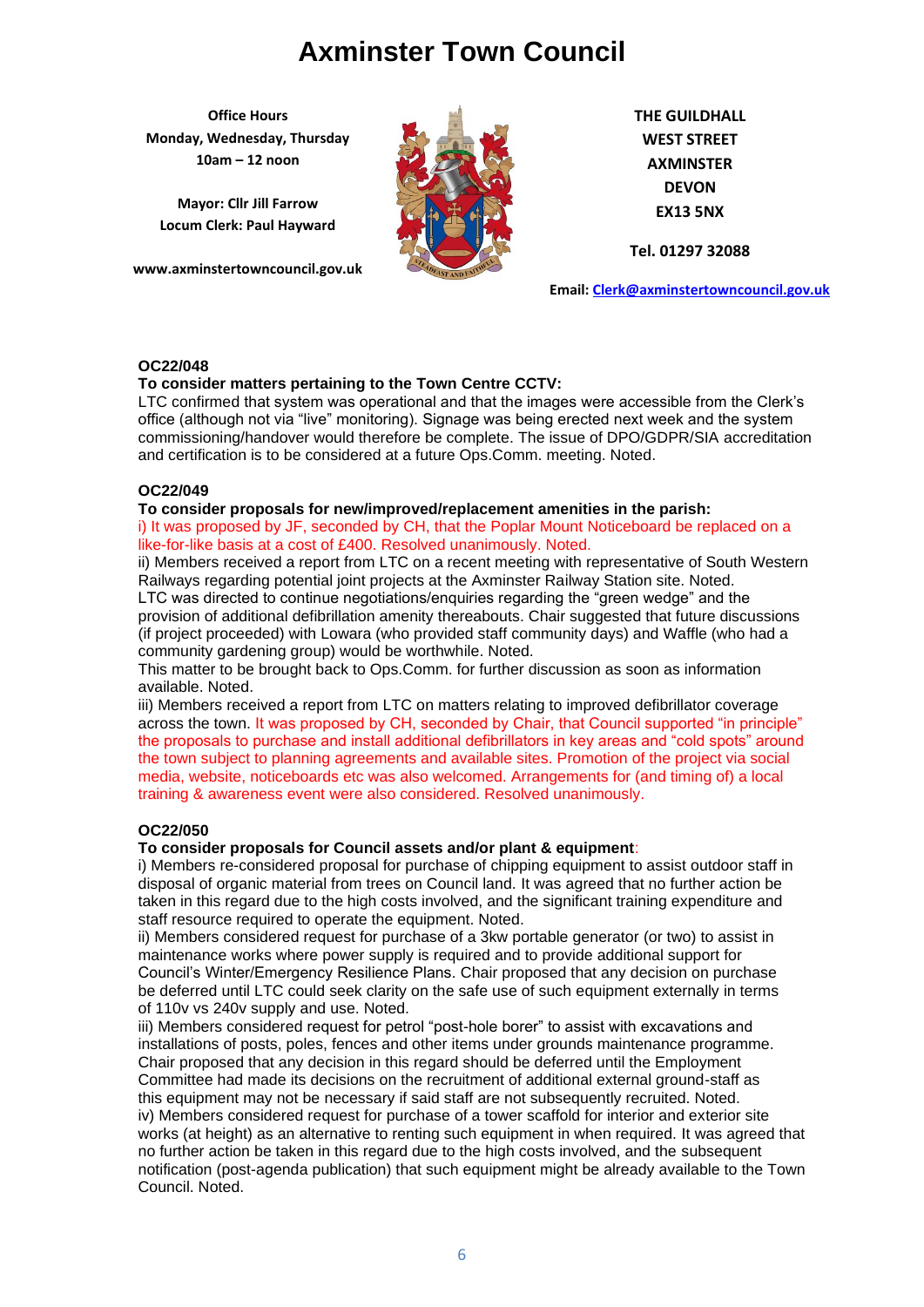**Office Hours Monday, Wednesday, Thursday 10am – 12 noon**

**Mayor: Cllr Jill Farrow Locum Clerk: Paul Hayward**

**www.axminstertowncouncil.gov.uk**



**THE GUILDHALL WEST STREET AXMINSTER DEVON EX13 5NX**

**Tel. 01297 32088**

**Email: [Clerk@axminstertowncouncil.gov.uk](file://///axm-svr-1/company/Templates/Clerk@axminstertowncouncil.gov.uk)**

## **OC22/050**

## **To consider proposals for Council assets and/or plant & equipment (continued):**

**TEL: 01297 32088** Council to accept one single quote for the repair works identified. Seconded JF. Resolved unan. v) Members consider quotation for bodywork repairs to Council's works vehicle (identified during recent service). Chair proposed that Council's financial regulations be suspended to allow the LTC directed to make arrangements as a matter of urgency.

LTC was also directed to seek an early settlement figure for the extant van lease agreement as a point of interest. Noted.

## **OC22/051**

#### **Chair's Announcements / Matters of Urgency to be noted:**

Chair noted that Council had received correspondence from DCC regarding the persistent interference with street furniture outside of the River Cottage canteen (adjacent to the pelican crossing). It was suggested by Chair, supported by CH, that Council write (via the LTC) to the Lord of the Manor, to ask his assistance in helping to end this interference, which often happened on or around market days. Agreed unanimously. Noted.

Another issue was raised by the LTC regarding recent correspondence relating to Council's Cemetery Policy in relation to a particularly delicate and sensitive issue. It was suggested by Chair that this matter be brought back to Ops.Comm. in March to be considered in Part TWO session. Noted.

Finally, on the subject of the formal opening of the Jubilee Field (once legal formalities had been completed), CH suggested that the Deputy Lieutenant of Devon (DLD) be invited to attend and "cut the ribbon". Chair disagreed and stated that this honour and duty should fall to the Town Mayor (presiding at the time). CH offered a compromise suggestion whereby the DLD should be invited to attend, with the Mayor carrying out the relevant Civic duties on behalf of the town. This suggestion was well received and agreed upon.

## **OC22/052:**

Vice-Chair of Committee (Cllr. Spurway) proposed that under the provisions of the Public Bodies (Admission to Meetings) Act 1960, (as amended by the Local Government Act 1972 the public, (including the press) be excluded from the meeting as publicity would be prejudicial to the public interest by reason of the confidential nature of the business to be transacted. Seconded by Chair. Resolved.

#### *Part ONE recording was terminated.*

**Meeting moved into Part TWO committee session with members of the public and press excluded.**

*See minutes continued overleaf.*